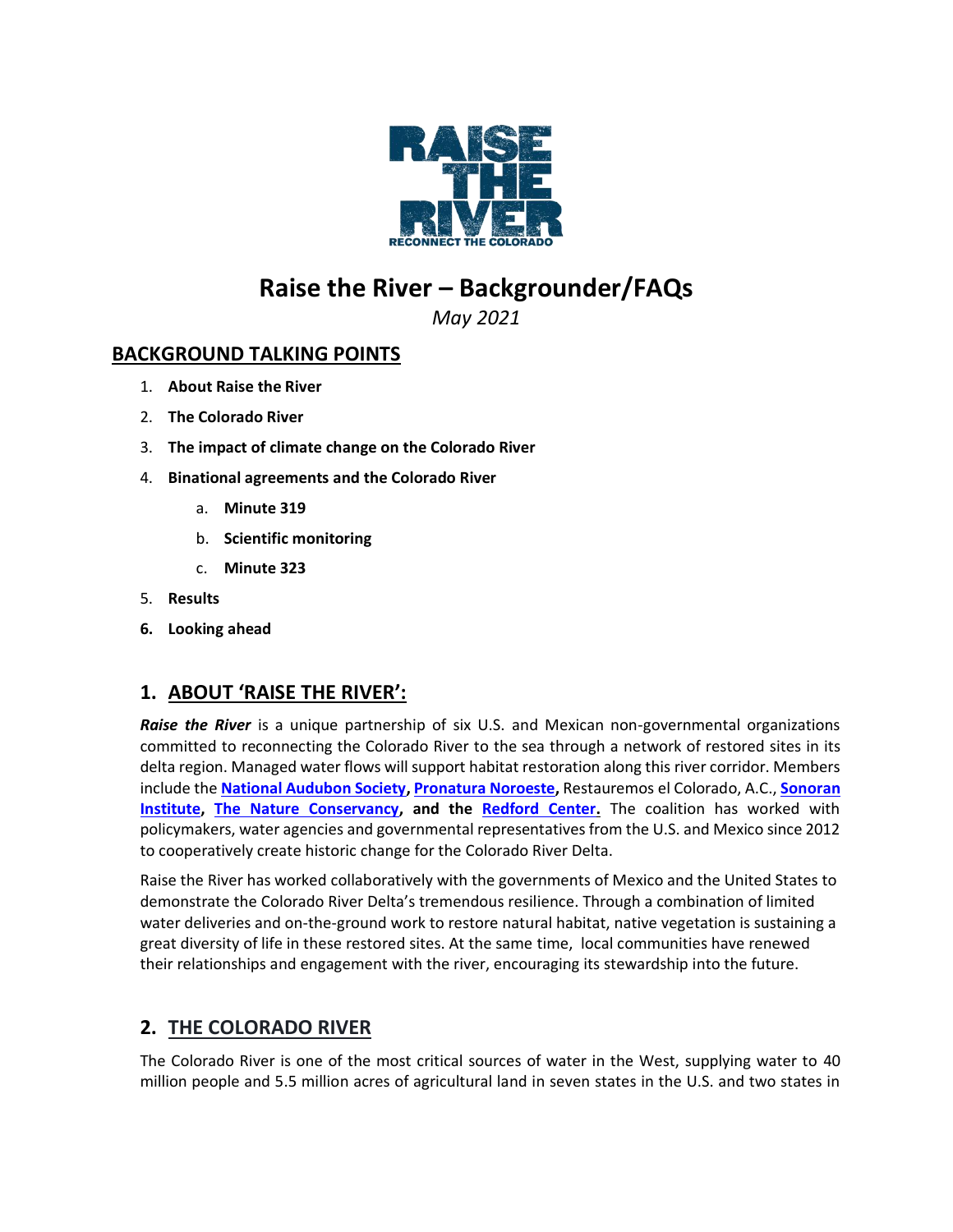### Mexico [**U.S.:** *Arizona, California, Colorado, New Mexico, Nevada, Utah, and Wyoming.* **Mexico:** *Baja California and Sonora*]

More than 20 years of drought have diminished the reliability of the Colorado River water supply, putting an enormous population and economy at risk of disruptive water shortages. Proactive investments in water conservation, paired with agreements among Colorado River water users about how to share when the water supply is limited, are contributing to the certainty needed to ensure that the region's economies continue to thrive. Reducing the uncertainty of a reliable water supply is a prerequisite to making progress on ensuring a reliable water supply for nature.

The Colorado River Delta used to stretch over 2 million acres, with vast wetlands, forests and waterways extending from the southernmost point of the Arizona-California border to the Gulf of California in Mexico. The Colorado River has been dammed and diverted to supply a growing population in both the United States and Mexico, causing flows to the Delta to dwindle, and nearcomplete desiccation of the region. Today the Colorado River rarely, if ever, reaches the sea.

While there are still pockets of native habitat in the Delta that support fish and wildlife, much of the Delta's vast stretches of riparian and wetland areas have disappeared or been taken over by nonnative species, such as salt cedar. These degraded areas do not provide good quality habitat for most wildlife, including the many species of birds that use the Delta year-round or as a migration stop on the Pacific Flyway. Marine life in the Gulf of California, including fish and shrimp, has also declined.

### **How has the dry delta affected the people who live along the Colorado River?**

Not only have plants, animals and marine life been hard hit, but it has also had a severe impact on the culture and livelihood of the residents of this region. The Native Americans who have lived on the lands of the Delta region for thousands of years — the Cocopah (also known as the *Cucapá* in Spanish) – have been deprived of the landscape and river they have depended on for hunting and fishing. These activities are central to their communities, not just for sustenance, but also to honor their cultural identity.

# 3. **THE IMPACT OF CLIMATE CHANGE ON THE COLORADO RIVER**

The Colorado River is already fully used, and its flows have dwindled 20 percent compared to the last century. Scientists have found that is principally the result of climate change. More than half of the decline in the river's flow is connected to increasing temperatures, and as warming continues, the risks of severe water shortages are expected to grow. Some decrease in the flow is likely no matter what actions are taken, but without any cuts to emissions, the river's discharge could shrink from today's average volume by 19% - 31% by the middle of this century.

We cannot depend on weather conditions to fix the problem of reduced flows of rivers and streams that depend on snowmelt, but through binational cooperation combined with investments in smarter water conservation, more flexible water management, and increased protections for healthy rivers, we can reach solutions that work for everyone.

Mexico and the United States have both agreed to conserve Colorado River water to reduce the probability of catastrophic shortages. In 2020, Mexico and the Lower Colorado River Basin states conserved more than 240,000 acre-feet of water pursuant to their existing commitments, and in 2021 they are expected to conserve a similar volume. This reflects several legal agreements, including the 2019 U.S. Colorado River Basin states' Drought Contingency Plans that create legally binding commitments to conserve water, and the U.S. – Mexico Minutes, described below.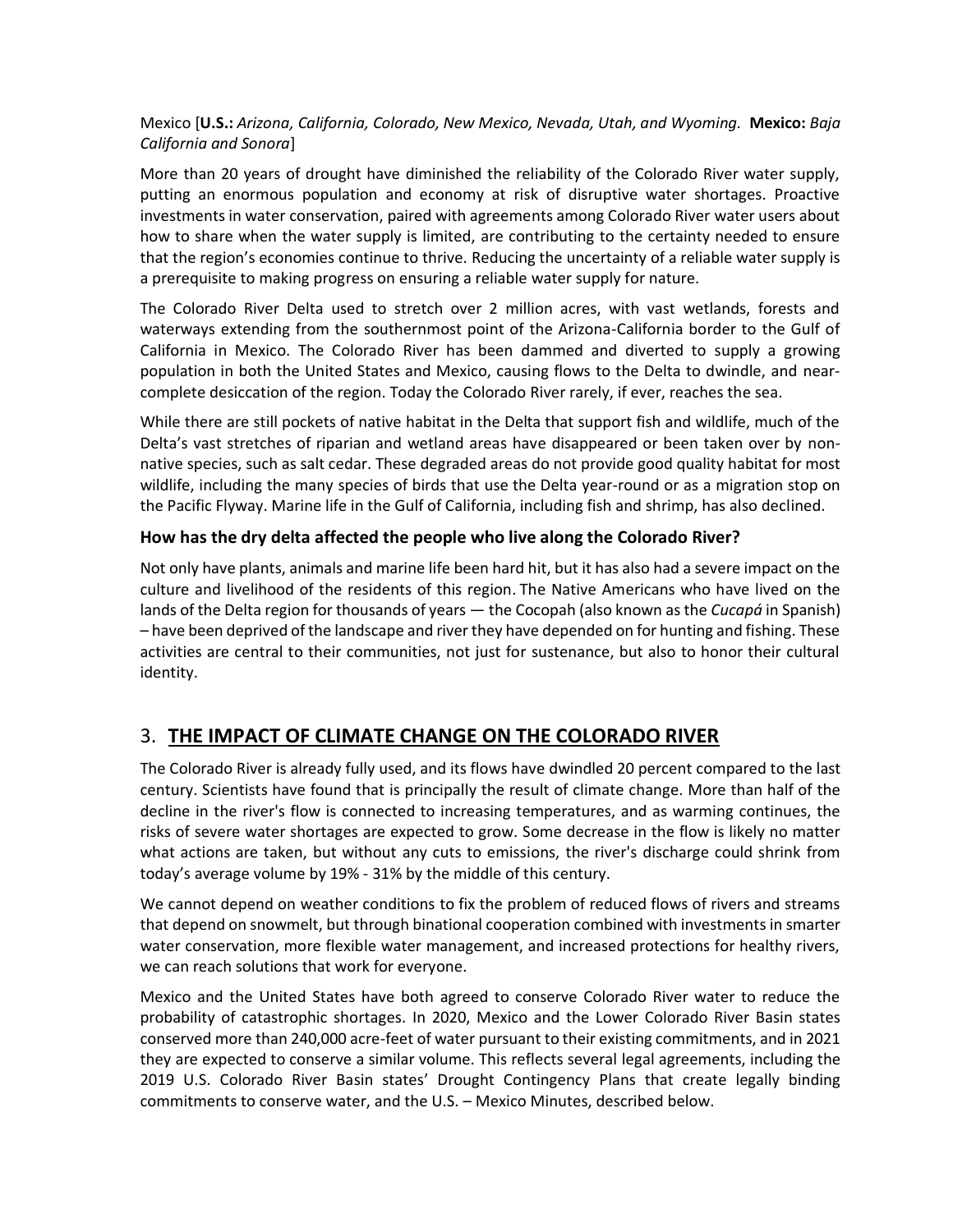# 4. **BI-NATIONAL AGREEMENTS AND THE COLORADO RIVER**

As the Colorado River is shared by both the United States and Mexico, it is subject to various binational agreements extending back to the 1944 *Water Treaty for the Utilization of Waters of the Colorado and Tijuana Rivers and of the Rio Grande.*

The International Boundary and Water Commission (IBWC) and its Mexican counterpart (CILA) are the U.S. and Mexican federal agencies that negotiate and implement binational water treaties and water allocations. In 2012, the IBWC and CILA successfully negotiated Minute 319, an agreement that helped the two countries better implement the 1944 U.S.-Mexico Water Treaty (these types of supplementary treaties agreements are referred to as 'Minutes'). The result of this extraordinary binational collaboration, Minute 319 provided multiple benefits for water users on both sides of the border. It broadly provided for the United States and Mexico to share surpluses in times of plenty and reductions in times of drought and provided for water flows for the environment. The agreement also served to recognize the Colorado River Delta as a place of ecological significance for both countries.

At the conclusion of Minute 319, a new agreement was implemented, Minute 323. In addition to promoting a more secure water future, it supports and expands the ongoing environmental restoration projects in the Colorado River Delta.

### **Minute 319**

In addition to the water flows for the environment, it more broadly has provided for the U.S. and Mexico to share surpluses in times of plenty and reductions in times of drought, offered incentives for leaving water in storage, and conserved water through joint investments in projects from water users in both countries.

Following the signing of Minute 319, Colorado River stakeholders and a multinational, multidisciplinary, multi-organizational science team worked for over a year to prepare for implementation of the Minute, including designing the pulse flow and establishing the monitoring program to assess its hydrologic and ecological responses. Then, from March 23 to May 18, 2014, 105,392 acre-feet (130 million cubic meters [mcm]) of water was released from Morelos Dam into the dry Delta, flooding more than 4,000 acres of riverbed landscape, and once again – briefly – the river met the sea for the first time since 2001.

Following the pulse flow, small amounts of water known as *base flows* were periodically released into the delta to maintain and augment the pulse flow's effects and maintain existing and restored habitat. A total of 57,621 acre-feet (71 mcm) of base flow deliveries were made during the five-year term of the Minute, ending December 31, 2017.

### • *What was Raise the River's role under Minute 319…what was accomplished?*

Raise the River played a significant role in implementing Minute 319, the U.S. – Mexico Colorado River agreement that covered the term of 2012-2017. Our activities included planning water deliveries for environmental benefit, implementing habitat restoration projects, monitoring the hydrologic and ecological impacts of these actions, and coordinating community environmental education and employment opportunities.

Following the signing of Minute 319, Raise the River raised \$10 million dollars to meet their obligations under the Agreement. The majority of these funds were used to provide water for the Colorado River Delta through the Colorado River Delta Water Trust, matching each country's commitment to provide water for the Colorado River Delta. Water rights were acquired from willing sellers in the Mexicali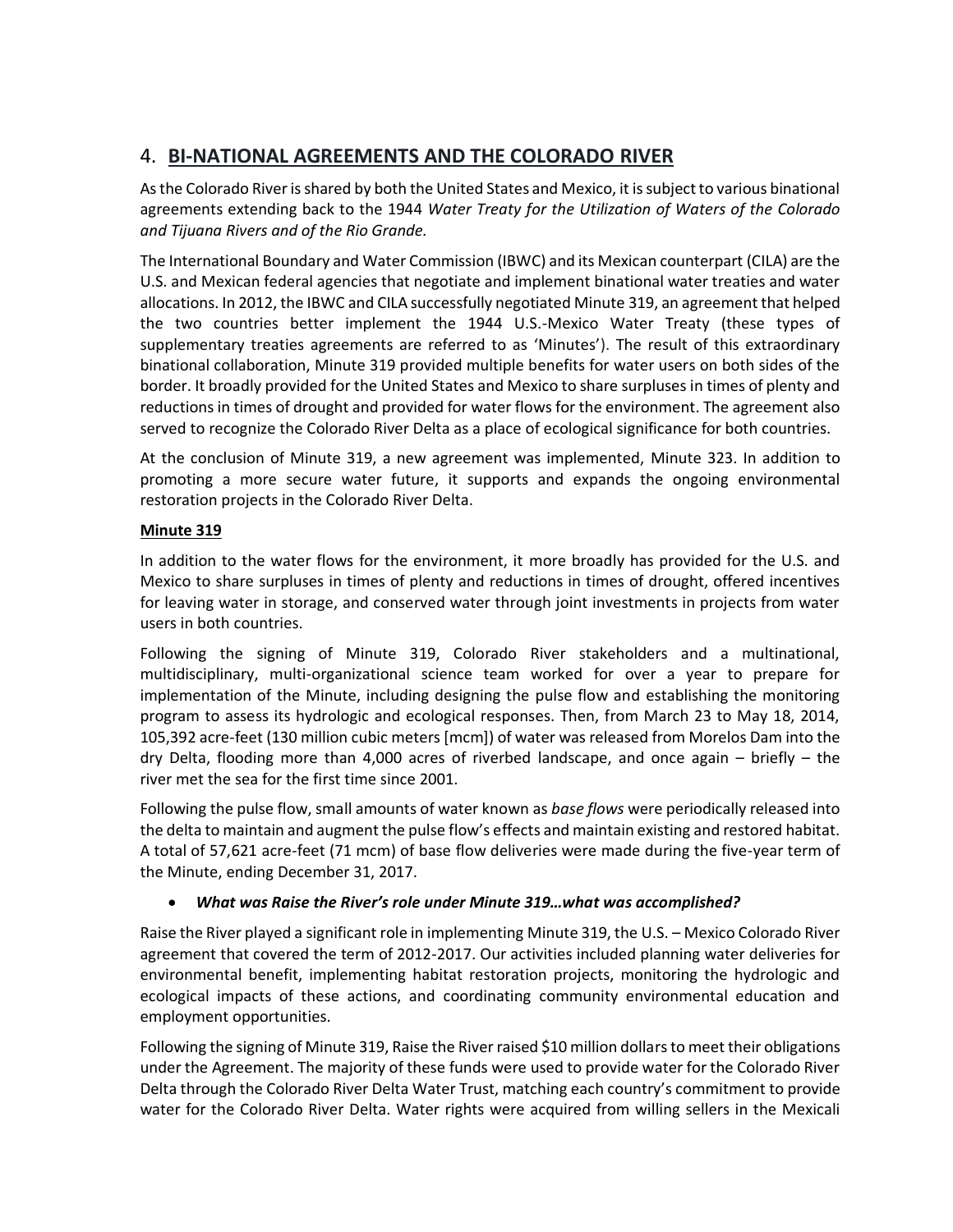Valley to provide the water needed to implement habitat restoration in the region and sustain these restoration sites.

Our work demonstrated that with strategic timing and placement of the water, only a small amount of water – less than 1% of the Colorado's historic flow to the delta – is sufficient to restore crucial habitat for the birds and wildlife that previously lived in the delta.

Specifically, this water and our active management resulted in the restoration of over 1,000 acres of riparian habitat along the river's main channel, where more than 230,000 native cottonwoods and willow trees were planted.

#### **Scientific Monitoring**

An important inclusion of the Minute was the requirement for ongoing scientific monitoring of results to help inform more effective applications of environmental water in the future. This work was conducted by a binational team of scientists led jointly by the University of Arizona, Sonoran Institute, The Nature Conservancy, and El Colegio de la Frontera Norte (COLEF). Included among the researchers were environmental experts from The Nature Conservancy, Pronatura Noroeste, and the Sonoran Institute -- three organizations that are members of *Raise the River*.

The final study results published in November 2018 detailed the changes in birds, plants, and groundwater in the delta since the pulse flow, and confirmed that these ongoing water flows in the Colorado River Basin are helping to restore the native environment and bring back native flora and fauna to the arid Colorado River delta.

Not only was this the first‐ever scheduled delivery of water by the United States or Mexico into the Colorado River in its delta dedicated to improving the environment, but it was also the first time to have a formal monitoring program in place to measure the ecosystem response.

#### **Minute 323**

Minute 319 concluded in December 2017, and in September 2017 government officials, researchers, and coalition members of *Raise the River* successfully negotiated a successor agreement, Minute 323, to support continued cooperative work between Mexico and the U.S., covering a nine-year period through 2026. Minute 323 commits the United States and Mexico to work together to address potential Colorado River water shortages and to meet new water conservation and storage objectives. It represents the joint efforts of local, state, and the federal governments of both countries to set a course for a more secure water future for the more than 36 million people who rely on the Colorado River in the United States and Mexico.

#### • *Water for the environment*

Under Minute 323, the United States and Mexico will each provide water and funding for continued habitat restoration and scientific monitoring in the Colorado River Delta through 2026, with Raise the River contributing matching amounts.

The Minute mandates the delivery of 210,000 acre-feet (259 mcm) of water from the United States, Mexico, and a binational coalition of NGOs, each responsible for 1/3 of the total volume over the term of the Minute.

While Minute 323 commits water for delivery to the environment it does not prescribe a pulse flow. An environmental water delivery plan has been developed based on lessons learned under Minute 319, specifically that the most efficient use of water for restoring vegetation, bringing back wildlife,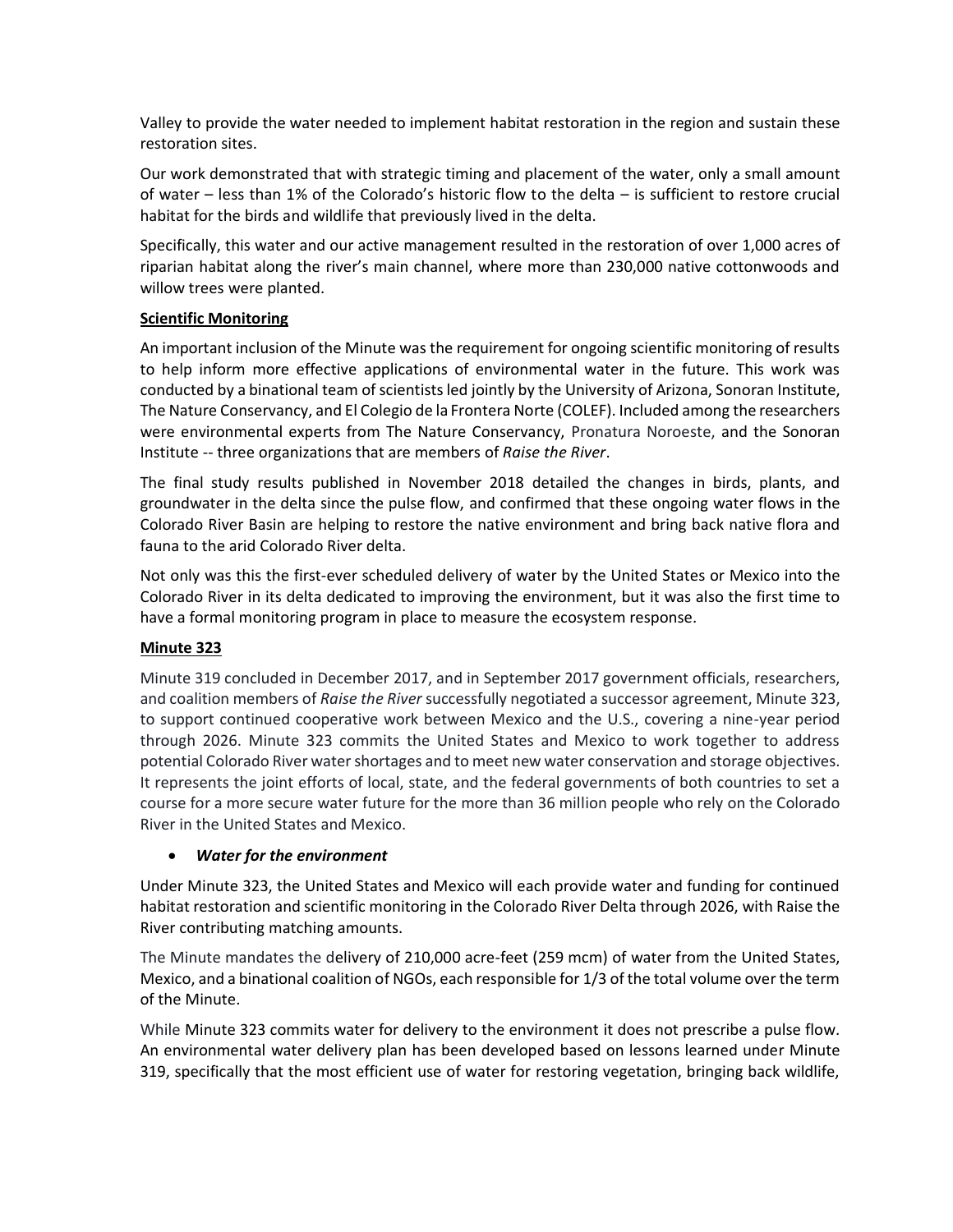and giving local residents opportunities to experience the river is actually more targeted, smaller flows to specific areas.

### • *General provisions*

The accord continues provisions for Mexico to store water in U.S. reservoirs, and establishes reductions in water usage for both Mexico and U.S. water users in the event of a Lower Colorado River shortage. These provisions help to shore up water supplies needed to get through drought years. Specifically, this will help to increase the elevations of Lake Mead and Lake Powell.

Minute 323 also provides binational funding for infrastructure and conservation programs in Mexico which will save water. This saved water benefits water users in both countries. It's an example of what can be achieved when we work cooperatively together. Under Minute 323, U.S. water managers have committed to invest \$31.5M in water efficiency projects in Mexico that will result in savings of more than 200,000 acre-feet of water. In return, the U.S. entities will receive a one-time water exchange, and over the long term, Mexico will benefit by generating additional water from these conservation programs and the improved infrastructure. Potential water-efficiency projects in Mexico include canal lining, on-farm conservation, fallowing, regulating reservoirs, and modernization of irrigation infrastructure.

### • *What about the drought? Shouldn't the water be conserved in case there's a shortage, instead of going to the delta?*

We worked with federal officials from the United States and Mexico to understand how delta restoration might take place without harming the interests of other water users. Both Minute 319 and the new Minute 323 are cooperative, binational water-sharing agreements that include benefits for people and nature alike. Minute 323 includes water conservation and infrastructure programs, which frees up additional water resources. Mexico has – and continues to - store conserved water as a hedge against shortage.

# **5. RESULTS**

Raise the River's successful habitat restoration under Minute 319 helped lay the foundation for Minute 323. Between 2013 and 2017 Raise the River provided active management of restoration sites, including *base flows –* smaller, periodic releases of water – to restore over 1,000 acres of riparian habitat along the river's main channel, where more than 230,000 native cottonwoods and willow trees were planted. Raise the River was also an active participant in the scientific monitoring of the results of these environmental water flows.

In addition to these restoration results, Raise the River established a water trust in Mexico that permanently acquired water rights from voluntary sellers in the Mexicali Valley to support their commitments. This was funded by raising more than \$10M for restoration and water acquisition from US and Mexico foundations, corporations, federal agencies, and individuals.

Raise the River engaged over 9,800 local residents, school children, and volunteers from around the world in on-site restoration work and environmental education programs, as well as created more than 140 jobs in 2016 alone, related to completing the restoration work.

# **6. LOOKING AHEAD**